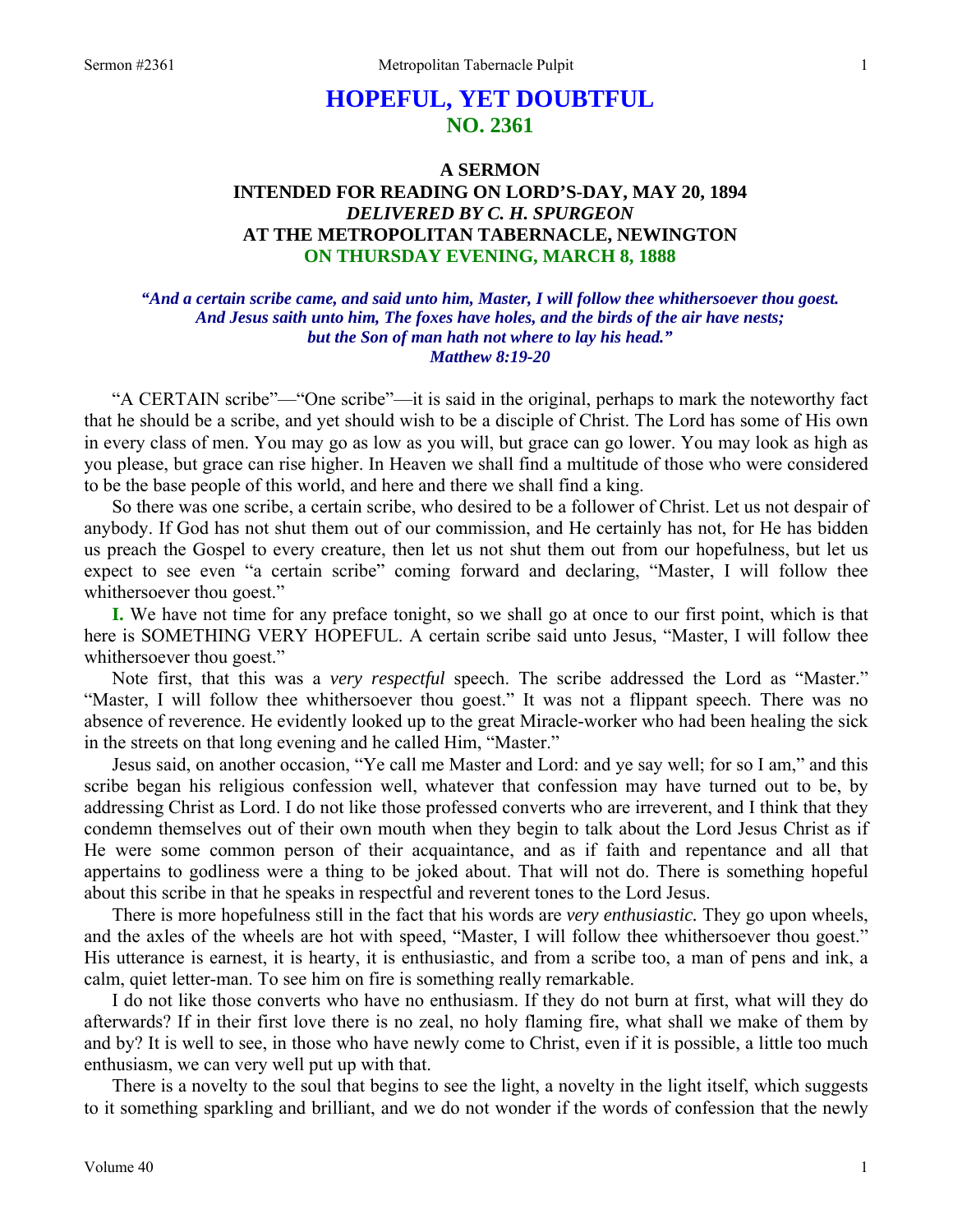converted utter should burn and glow. There is something very hopeful then, in the reverent tone and in the enthusiastic spirit of this man's utterance.

We are also greatly pleased, and expectant of the best results, when we notice that he was *very ready.* I do not know that he had been pressed by anybody to become a follower of Christ. There had been, so far as we know, no distinct call given to him, but he had readily responded to that call which is really in Christ Himself, and in the miracles He wrought. When any man is blessed, there is a voice in that blessing to others who need a like favor.

All the sick are called when some sick ones are healed, and this man had a quick ear, and apparently, a very obedient spirit, so he delayed not, but made haste to avow his allegiance to Christ. The Savior was going down to the boat and about to leave the multitude, the scribe might not perhaps see Him again, so, at all risk of intrusion, he comes to Jesus and says, "Master, I will follow thee whithersoever thou goest." We like to see this readiness in those who have newly come to Christ.

And one also likes what this man said because it was so *very resolute,* "Master, I will follow thee." Hear how he says it, *"I will* follow thee." There is no "if," no "but," no merely, "I hope and trust so," but "Master, I am decided that whoever else may hesitate, I will follow Thee. I am determined, whatever others may do, that I will be Thy follower. I will follow Thee."

And surely, he who is not resolute when he enters upon the heavenly war, courts defeat. You must draw your sword from the sheath, you must say, "Set down my name, sir," to the man with the writer's inkhorn, and you must begin straightway to cut a lane through your foes, for only he who is resolute and determined will take the kingdom of heaven, of which our Lord said, "the violent take it by force." We are glad to see the strong determination, the firm decision of a clear-cut man, who comes right straight out from his old associates, and says with all his heart and soul, "Master, I will follow thee."

Then observe, with congratulation and hopefulness, that this man's declaration was *very unreserved,*  "I will follow thee whithersoever thou goest." "If You go to sea, I will go with You; if You do land on the other side, where You will be confronted by men possessed of devils, I will follow Thee whithersoever thou goest."

There is something of the unreserved loyalty of Peter when he said, "Lord, I am ready to go with thee, both into prison, and to death." So this scribe makes no exception of any kind, but says, "I will follow thee whithersoever thou goest." Oh, if he had only meant it in its highest spiritual sense, what a blessing this man would have had resting upon him!

Of the glorified spirits above it is written, "These are they which follow the Lamb whithersoever he goeth"—

#### *"Foremost of the sons of light, Nearest the eternal throne."*

May we be among those who always follow Christ, keeping at His heels through floods or flames, to whom it is imperative that they should do what He does, and be what He is in His humiliation, that they may be like Him in the day of His appearing in glory! I like a convert—do not you, my brethren, also delight in a convert—who can use such language as this, "Master, I will follow thee whithersoever thou goest"?

The best thing that I can say about this man's utterance is that it was *very right.* I am about to show you that *he* was not right, but the *words* he used were right. He said, "Master, I will follow thee whithersoever thou goest." Is not this what Jesus has a right to expect of us? Will He ever be satisfied with less than this?

Unless our heart takes Him for better and for worse, in life and in death, do we really take Him at all? Is not this what the Holy Spirit would work in us, that we should follow the great Master whithersoever He goeth? Is not this the one want of the present age, the lack of fidelity to Christ in everything? Are not many aiming at originality? Are they not too much striking out paths for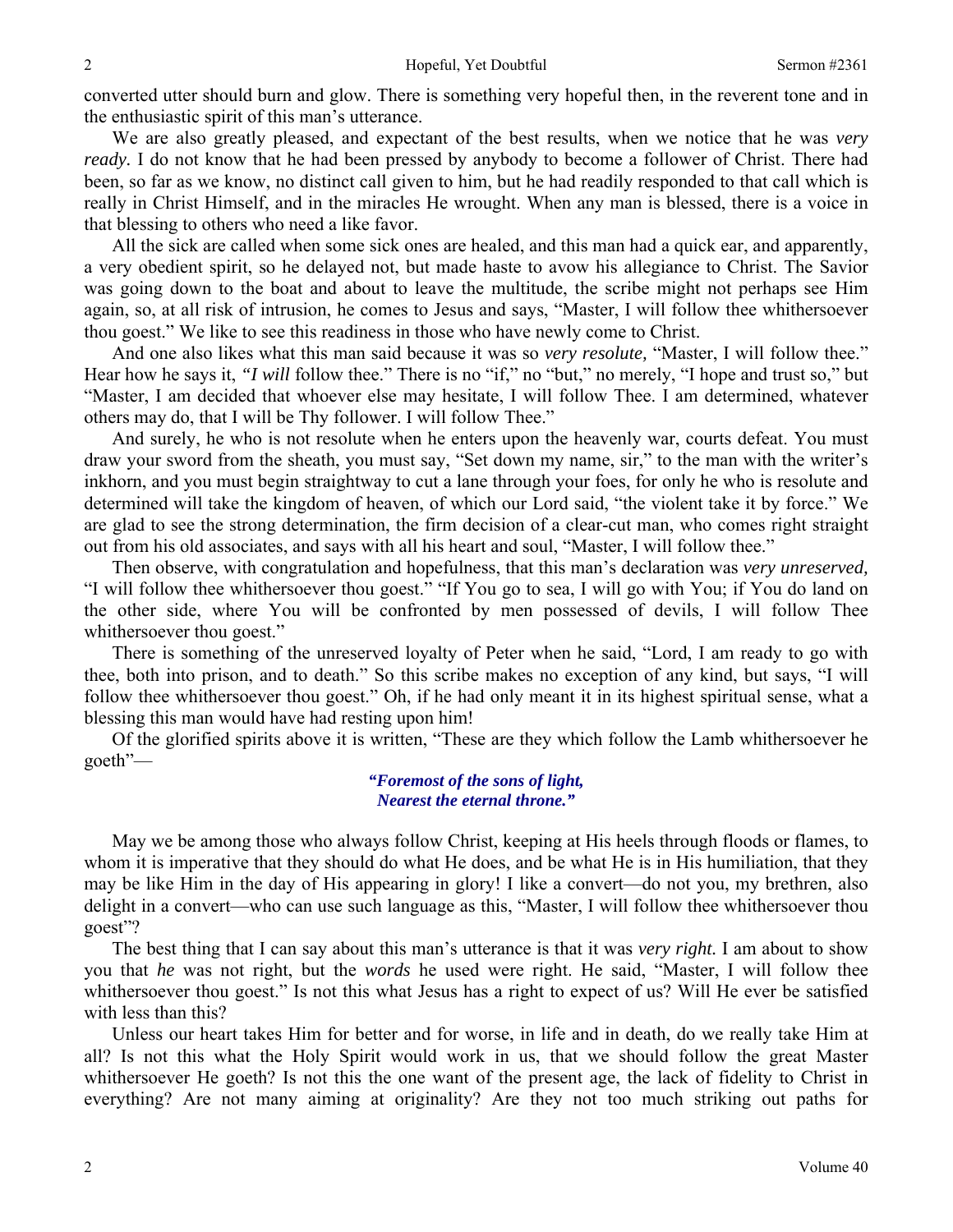themselves? Have we not been told, over and over again that we are to be "independent thinkers"? Is not the position of sitting at Jesu's feet looked upon with contempt by many?

Jesus Himself said that the words that He spake were not His, but He spake what His Father told Him. He was no original thinker, but He was the great translator of the thoughts of God to men. But men disdain this in the pride of their scientific knowledge. Professing themselves to be wise, they thus become fools. Still, this is the point to which we come back, and may God bring His church there, and bring you and me there, to say with heart and soul, without reserve, "Master, I will follow thee whithersoever thou goest."

The voice of the Virgin, at the first miracle at Cana of Galilee, spoke a word which it is well for us ever to obey, "Whatsoever he saith unto you, do it." That was at Christ's first miracle, and we should see many miracles if we would give heed to that word, but because we do not act as He bids us, the water is not turned into wine, and we lack that special brightness, and glory, and fullness, and sweetness in life which would come of complete obedience to Him. What Jesus commands, let us delight to do, where Jesus leads, let us rejoice to follow.

So far I have shown you that in the utterance of this scribe, there is something very hopeful, but our blessed Master is not deceived by glitter, He looks for gold. He does not seem to answer this man's words, it is a way that Christ has, you will notice, all through the Gospels, that often He does not reply to men's words. You and I have to do that, but Jesus read their thoughts, and He answered their thoughts rather than their words. So He read this man's thoughts, and we too may read them, reflected in the reply which Jesus gave him, "The foxes have holes, and the birds of the air have nests; but the Son of man has not where to lay his head."

**II.** By this answer, Jesus showed us, I think, that there was SOMETHING WHICH NEEDED TESTING. That will be the second part of my subject.

Note first, that this man's resolve to go with Christ was *very sudden*. Perhaps therefore, it was the fruit of excitement. It was a very exciting evening—a hospital in the street, a great Physician instantly healing all kinds of disease, shouts of joy on all sides, lame men leaping like harts, and the tongues of the dumb singing. Well, I do not wonder if some people did not quite keep their heads, and though this man now with intense enthusiasm cries, "Master, I will follow thee whithersoever thou goest," perhaps after all it is only the result of excitement.

You know, beloved, that nature can do nothing in the spiritual realm, yet nature can make a wonderful imitation of grace, but the child of nature, however finely dressed, is a dead child, and not a living one. "Ye must be born again," is the word of Christ to all who would enter the kingdom.

It is not at all a difficult thing to take nature, especially some natures that are kindly and welldisposed, and have much that is amiable about them, and so to work upon them that nature cries, "I will follow Christ."

And indeed, there is so much about Christ that is naturally beautiful, so much that is sweetly attractive, that we have known plenty of instances of individuals, quite destitute of spirituality, who have been in love with Jesus Christ with a natural love for the natural excellences of His character, and there have been some who have been prepared to go a long way, and as they thought, prepared to go all the way with Christ, but who, nevertheless, did not really and savingly know Christ at all.

They only saw the outer Christ, but the true Christ, the spiritual Christ, they had not perceived. They could not have said to them what Jesus said to Peter, "Blessed art thou, Simon Barjona: for flesh and blood hath not revealed it unto thee, but my Father which is in heaven." They had had no such revelation, and this man had no divine call, at least there is no mention of any, he had no effectual calling, no inward drawings, no work of the Spirit of God that we can perceive at all, and so he suddenly breaks out with an enthusiasm that is, after all, but the effort of nature.

It is well known to everybody that water will of itself rise as high as its source, but it will not rise any higher. Human nature will rise as high as human nature, no higher. "That which is born of the flesh is flesh." You watch, and you fancy that there will be some wondrous birth, and that human nature in her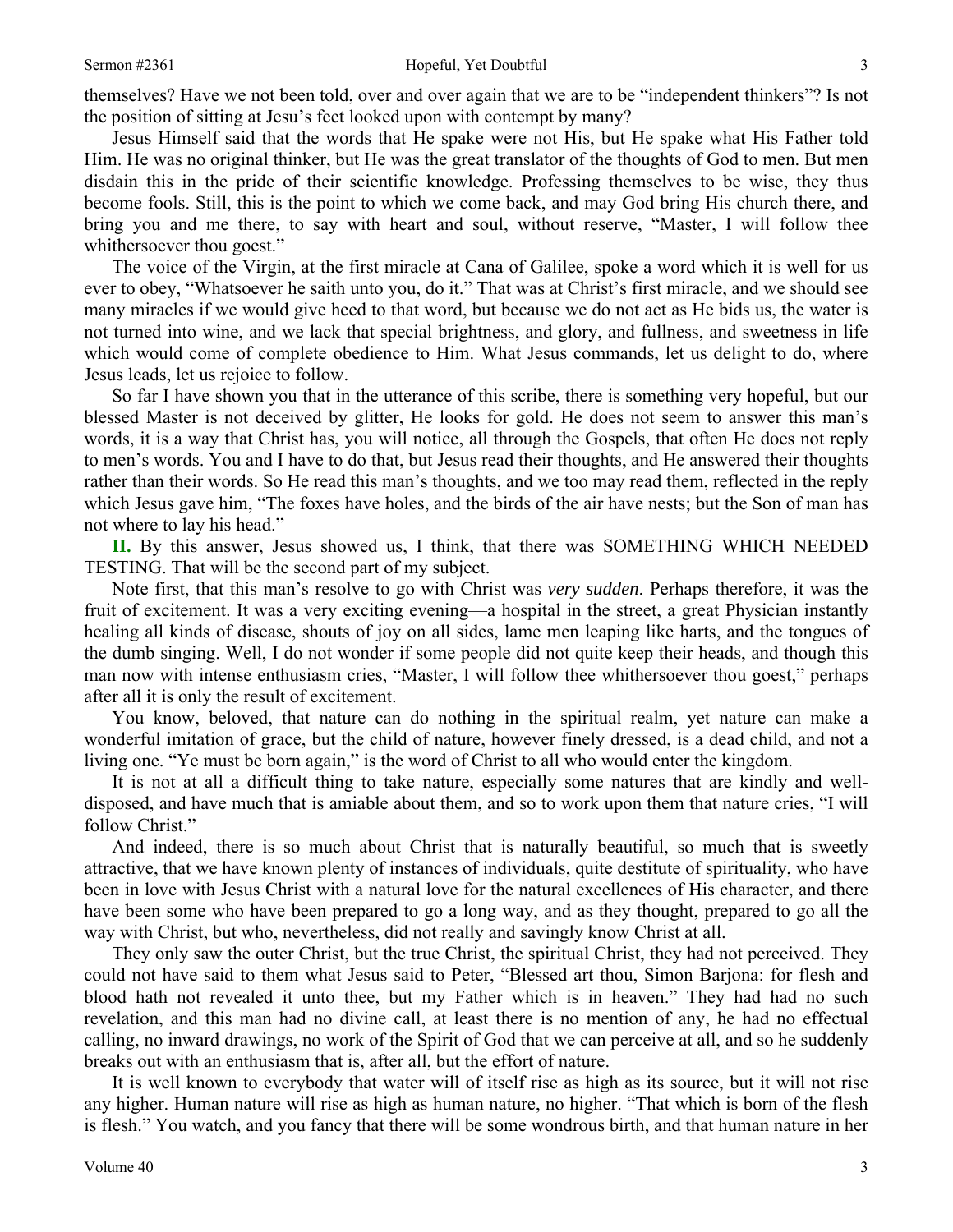throes will bring forth something very superior to herself, but she cannot, "That which is born of the flesh is flesh," and nothing more. The offspring of the flesh cannot rise beyond its parentage. "Who can bring a clean thing out of an unclean? Not one."

So, brethren, sudden conversions may be genuine conversions, but on the other hand, a supposed conversion may be only an apparent change, the fruit of excitement, the working of an excitable nature, but not the work of the Spirit of God at all.

Next, there was reason for testing the scribe's utterance because it was *very unconsidered,* he had probably not thought about the matter at all, but without consideration cried out, "Master, I will follow thee whithersoever thou goest." He had jumped to this decision, and perhaps being unconsidered, it may have been based upon ignorance.

The man did not appear to know the poverty of the Christ. He professed that he would follow Jesus anywhere, but he was not aware that the great Physician, who had wrought such mighty wonders that evening, had not a place where He could lay His head. When the scribe was once enlightened upon that point, apparently he dropped the matter altogether, and gave up all thought of being a follower of the meek and lowly Jesus.

My dear friends, I want you to be so converted to Christ that when you come to read your Bible through, you will not find anything there that you will kick at. I want you to be so converted to Christ that when you are further instructed in the Gospel, you will take it all in and say, "Just so, I am Christ's disciple, and I am prepared to accept whatever He teaches me."

Why, there were some who were for a time with Christ, but who went back and walked no more with Him when they heard certain truths which He uttered! Such people as those are poor converts. They cheat our hopes, they bring discredit upon the church to which they join themselves, and therefore it is needful for us to say to all who are thinking of following Christ, "Search the Scriptures, read the Word, and realize what you are doing. Do not put on the uniform of our great Captain without knowing what His service will involve. We do not want to entrap you as sergeants enlist half drunken clowns, we wish you to take the oath of allegiance to the great King, knowing something of what it means. Otherwise we shall be disappointed in you, and you will be disappointed in yourselves when you come to know more of our great Master and of His service."

Note further, the reason for testing this utterance lay here, this man was evidently *very self-reliant,*  "Master, *I* will follow thee whithersoever thou goest." What a great "I WILL" there is there! There is no prayer for grace or guidance, there is no dependence upon a greater than himself, it is simply, "I will." You know, "I will," is for God to say, but when we say, "I will," it must always be, *"cum grano salis,"* with a grain of salt, and that salt must be, "If thou wilt help me so to do." But nothing of that dependence upon divine support appears here, and consequently, the scribe's declaration is unsatisfactory.

That which is said by one who is self-reliant may prove to be untrue. In Simon Peter's case, there was truth at the bottom of what he boastfully said, but there was not enough truth to keep him steadfast when a silly maid put a plain question to him, and he denied his Master. But in the case of some boasters, there is not even sincerity in what they say. They think that they are sincere, but their utterance is very shallow. There is not depth enough in it for it to be honestly called a heart-word, it is but a lipword, and of little or no real value.

Oh, my dear friend, I told you how glad I was just now to hear you say that you would follow the Lamb whithersoever He goeth, but I am very sorry if I have to feel that in what you have said, there is more of dependence upon self than of reliance upon God, for you will break down as this man did, as soon as ever the Lord tested him by saying, "The foxes have holes, and the birds of the air have nests; but the Son of man has not where to lay his head."

Notice again, this man was *very obtrusive and bold* in his declaration of loyalty to Christ, "I will follow thee whithersoever thou goest." I am loath to judge him for being so outspoken, but at the same time, it is possible, when persons are so very loud in their profession, that there may be much of self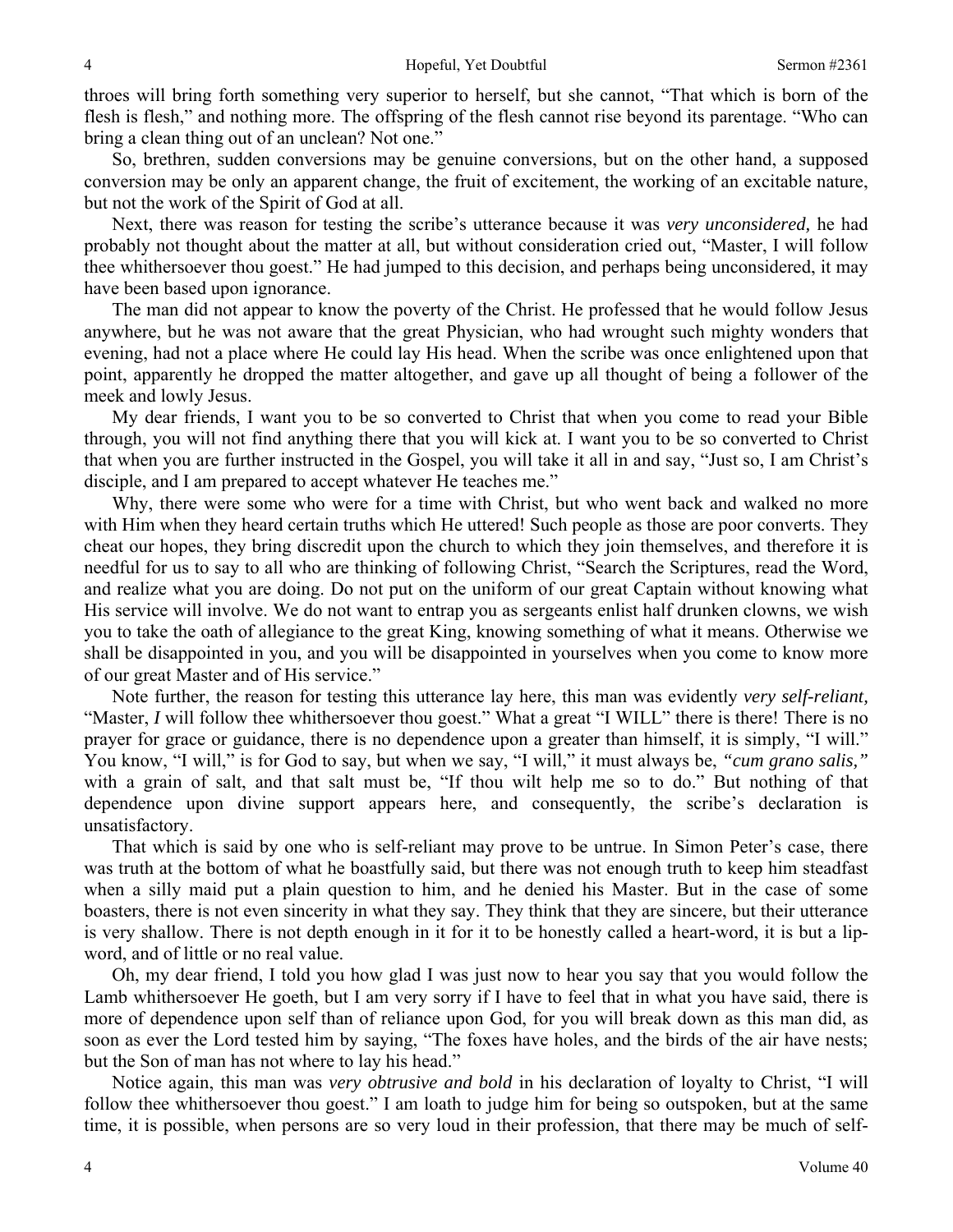interest in what they say. I wonder if this man thought, "Well now, I am a scribe. If I join that company, I shall be a leader. I perceive that they are only fishermen, the bulk of them, and if I come in amongst them, I shall be a great acquisition to that little band. I shall no doubt be the secretary."

Perhaps he may have thought that there was something to be made out of such a position, there was one who thought so. Remember him who had the bag, and who kept that which was put therein. Did this scribe think so? Or had he an idea that Jesus really was the Messiah, and that following Him he would be joining one who would be a great King, who would have a splendid retinue, and so if he cast in his lot with Him, no doubt he would sit on one of the twelve thrones judging the twelve tribes of Israel? He who could heal the sick at that rate was evidently a great man, and some shadow of His greatness would rest upon His followers.

Oh, if you try to join the church of Christ from any such motives as these, may the Lord, by His good Spirit, readily detect you and touch your conscience, and let you know that you are not such as He invites to follow Him!

This man's confession of faith was also *very daring,* and as I have shown you, this would have made it very commendable if it had been genuine, but it was very temporary, it did not last long. Some have said that there was in it too much attachment to the person of Christ rather than to the teaching of Christ. I like not the distinction, but still, I have no doubt that many converts do what is worse than that, they have an attachment merely for the preacher.

Oh, how many come to join churches because such and such a preacher speaks well, and he has charmed them with that interesting story, or with that excellent metaphor, ay, and they like him for his work's sake and for his godliness, and so, when the good man dies, or is removed, do we not often see it, that flocks are scattered and many go back to the world? It must be because their faith stood in the wisdom of man and not in the power of God. Surely it must be so, that they based even their confidence in Christ upon confidence in His minister.

Oh, I pray you, keep clear of that fatal mistake! In no respect, I trust, would you rely upon me, if you did, you would be foolish to the last degree. Let not your reliance be upon the preacher, what is he at the best but as a trumpet set to his Master's mouth? The music lies not in the instrument, but in Him who uses it, and produces a certain sound through it. Let your trust be in Jesus only, and in that glorious Gospel which He came to preach, yea, which He wrought out upon the cross when, as the Lamb of God, He took away the sin of the world.

Thus I have shown you that there was something in this man's declaration that needed testing. I am sorry that I have not time to work out the subject from other points, for they are well worthy of notice, especially by ministers, and those who have to see many inquirers after salvation.

**III.** But now, thirdly, and very briefly, here is SOMETHING TO REMEMBER.

Jesus said to this enthusiastic person, "The foxes have holes, and the birds of the air have nests; but the Son of man hath not where to lay his head."

Remember this then, *you must expect to fare like your Lord*. He said to His disciples, "If they have persecuted me, they will also persecute you." "If they have called the master of the house Beelzebub, how much more shall they call them of his household?" If you follow Christ, you must go at night where He goes, to Olivet, where the dew shall saturate your garments. You must go with Him to Vanity Fair, to be hunted unto the death, you must expect to be called mad, you must reckon upon being even charged with being a drunken man and a wine-bibber, a friend of publicans and sinners. Are you ready for this?

There is no going to heaven without wearing for Christ's sake a fool's cap and a fool's coat. You will find, if you seek honor here, that you may possibly get it, but it will do you no good, for when you die, the honor which you obtain by unfaithfulness to Christ will clothe you with shame and everlasting contempt. See then, what Jesus expects His followers to be, they must be willing to share and share alike with Him, for the disciple is not above his Master, nor the servant above his Lord.

Notice next, and remember it well, that *the Lord Jesus does not want any but real disciples.* You know how it is with some. They want to make up a good number, and to report that so many have been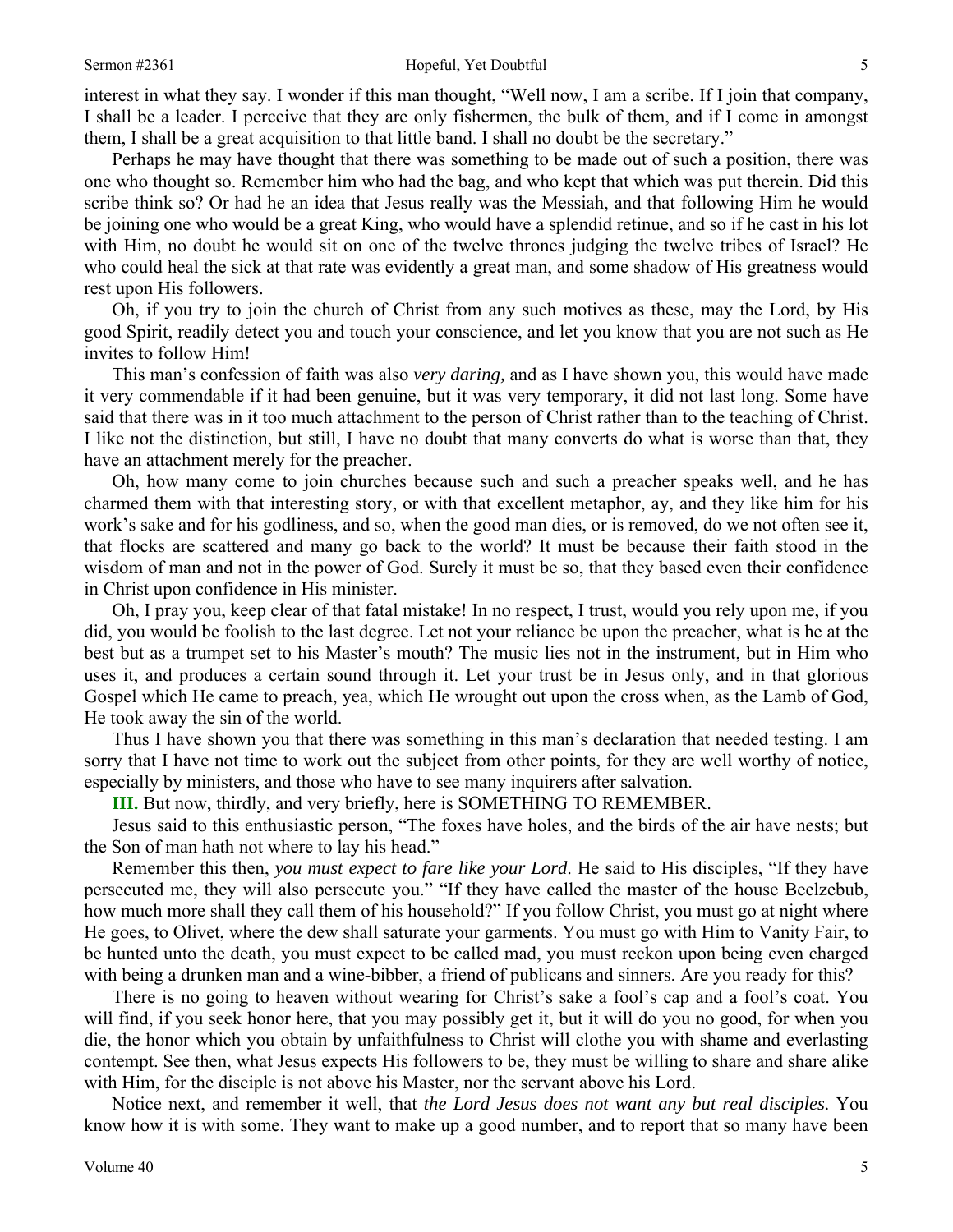converted, and so many have joined the church. Oh, that desire after big figures! What mistakes and misery it leads some people into!

But Jesus does not want to count this man unless he is one who can be rightly counted as really made His follower, so He speaks to him discouragingly and testingly. He tries and tests him, and the man goes his way. The Lord Jesus Christ does not ask you to become His follower unless you mean to be wholly His. Body, soul, and spirit, through and through, out and out, you must be His, or else you cannot be a follower of Christ at all. Hear that, and remember it well.

Then notice, that *a little more instruction may sometimes drive some disciples back.* The Savior hardly said more than a sentence to the man and he was gone. Let us take care to instruct our converts. It will act as a sieve, and prevent much deception. Tell them all about the trials they will have to endure, bid them count the cost, set before them the difficulties of the way, and the need of a higher power than their own to help them through.

There is one other thing that I would like you to remember, *that which drove this man away was the real reason why he ought to have stopped with Christ.* O brethren, why do we love Christ, if we do love Him? Why, because, though He was rich, yet for our sakes He became poor! What! shall we leave Him because He gave up everything for our sakes? Shall we leave Him because He had not even a hole like a fox, or a nest like a bird? Shall we leave Him because He was despised and rejected of men? Shall we leave Him because He was scourged and spit upon? Shall we leave Him because they crucified Him?

No, these are the bonds that bind us fast to Him, and will not let us go.

*"His visage marred with sorrows great, The vinegar and gall; These are His golden chains of love, His captive to enthrall."* 

And if men leave the Savior because of those very things that ought to bind them to Him, then it is not Christ who is at fault, they must have all the blame laid upon themselves, and they must bear it to their everlasting confusion. Yet no doubt there are many who do forsake the cross because it is the cross, and leave Christ because of the shame He endured for the sake of sinners. What is that but to quit Jesus because He is Jesus?

Do not do it, I beseech you, but if you do, then will you be discovered, and unmasked, and your fine professions of allegiance and all your pretty resolutions will be blown away like chaff before the wind.

**IV.** Bear with me a minute or two more while I finish by saying that here is SOMETHING FOR PERSONAL CONSIDERATION. I will only throw out hints, and will not enlarge upon them.

There are a few questions that I am going to ask. The first is, *Would it not be better always to do than to promise?* The scribe said, "Master, I will follow thee whithersoever thou goest." That sounded well, but suppose he had followed Christ whithersoever He went, that would have been much better. Next time you are going to make a vow, pause a while, vows are entangling things. Next time you think of giving a promise, stop a little. You had better perform the promise rather than make it, and then break it, is it not so?

The next question is, *Would it not be better always to pray than to promise?* Instead of saying, "Master, I will follow thee whithersoever thou goest," suppose the scribe had knelt down and said, "Master, lead me, take me for a disciple, draw me with bands of love, and hold me fast even to the end," that would have been better. A resolve is well enough in its way, but it may prove to be lame, and weak, and broken-backed, but a prayer—ah! God hearing it, you have girded yourself with omnipotence, and you are indeed strong.

Now for another question. *Is Jesus worth the price?* Is not Jesus worth following to poverty, to shame, to death? Oh, some of us have had to ask this question! For the truth's sake, we must lose friendships, we must bear contempt, we must expect to be misunderstood, but is not Jesus worth it all?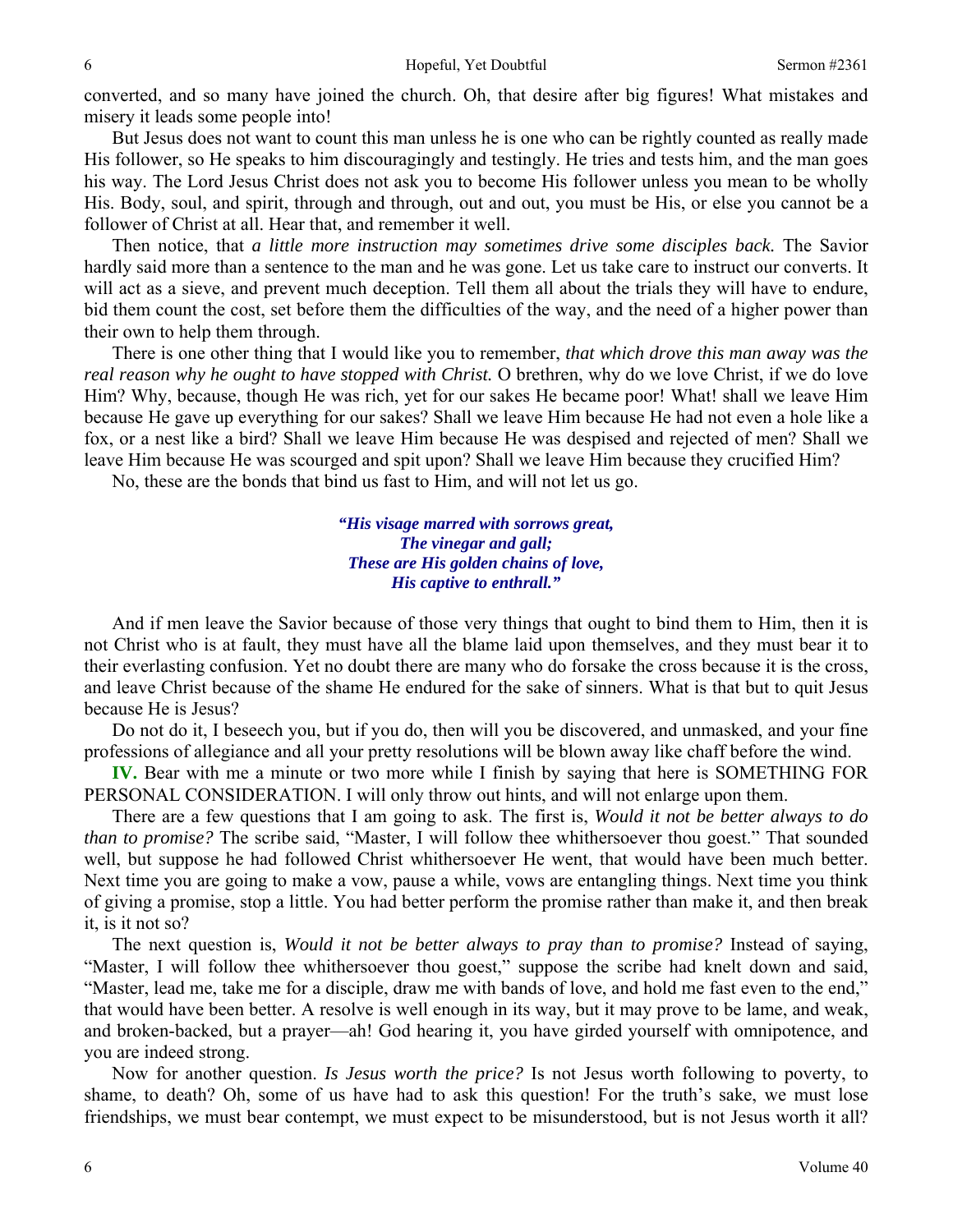Say, is Jesus worth our going to prison, or worth our suffering the rack, or worth our being burnt at the stake? I do verily believe that some modern Christians do not hold any doctrine for which they would think it worth while to suffer even the toothache, I fancy that they almost think so themselves by the ready way in which they go on to something else.

Would they not be fools if they did die for *their* Gospel? It is not worth the killing of a fly, for there is nothing in it. But is Christ worthy of anything we have to bear for His sake? Is He, or is He not? If you can honestly say, after calculating and reckoning it all up, "Yes! Yes! those things that were gain to me, I count loss for Christ, yea, I count, I reckon, I estimate, all things loss for the excellency of the knowledge of Christ Jesus my Lord," if it be really so, then go on following your Lord, for you have counted the cost. If not, do not begin to build what you cannot finish, and what is not worth your while to finish.

And next, what sayest thou? *Are the spiritual and heavenly rewards of following Christ a sufficient recompense?* What if you should never make a penny by following Christ, but should lose everything that you have? What if you should never get any comfort out of it for the present, but often be in the dark, and have a world of soul-conflict as the result of it? Say, do you believe that to be a Christian, to have a spiritual life, to have communion with God in prayer, will be enough for you without anything else?

Do you think that heaven, the sight of the King, the sitting on the throne with Him, and the everlasting glory, will make amends for all this? Would you fling the world away, as though it were a child's ball? Yea, would you throw ten thousand worlds away, as so many rotten apples, glad to get rid of them, if you might but have your God, your heaven, your all?

You are the stuff of which Christ's soldiers are made if you can say all that from your heart, but if you cannot, may God renew you, for you know not yet what Moses knew when he counted even the reproach of Christ greater riches than the treasures in Egypt! It was not reigning with Christ, but even His reproach, that Moses esteemed to be greater riches than the treasures in Egypt.

The last question is, *Does grace enable us to take Christ with all the consequences?* Does the Holy Spirit at this moment sweetly constrain your heart to say, "Yes, yes, after every consideration has had due weight with me, if Jesus will have me, I will follow Him whithersoever He goeth"?

Do you feel that this is not the voice of nature, but the cry of grace within you? Is it because He has loved you with an everlasting love, and washed you from your sins in His own blood? Is it because His Spirit has reached you, changed your likes and dislikes, and made you love the things which you did once despise? If so, then, my brother, Christ gives you His hand tonight, and you may take it, never to let it go again, for who shall separate us from the love of God which is in Christ Jesus our Lord?

Will you also believe in Him, dear friend? Will you trust Him? Will you take Him to be your Leader and your Lord forever? God make it to be so this very night! God make this your birth-night, for His dear Son's sake! Amen.

# **HYMNS FROM "OUR OWN HYMN BOOK"—639, 646, 659**

# **EXPOSITION BY C. H. SPURGEON**

# *MATTHEW 8:16-34 AND 9:1*

**Matthew Chapter 8. Verse 16.** *When the even was come, they brought unto him many that were possessed with devils: and he cast out the spirits with his word, and healed all that were sick:* 

It was the evening after the Sabbath. They did not venture even to bring out their sick till the day of rest was ended, and the Savior, saying nothing about their lingering superstition, began to work mightily among them, "He cast out the spirits with his word." What a power there is in the word of Jesus! There is nothing like it for the casting out of devils. All our philosophies will not do what it does, the enemy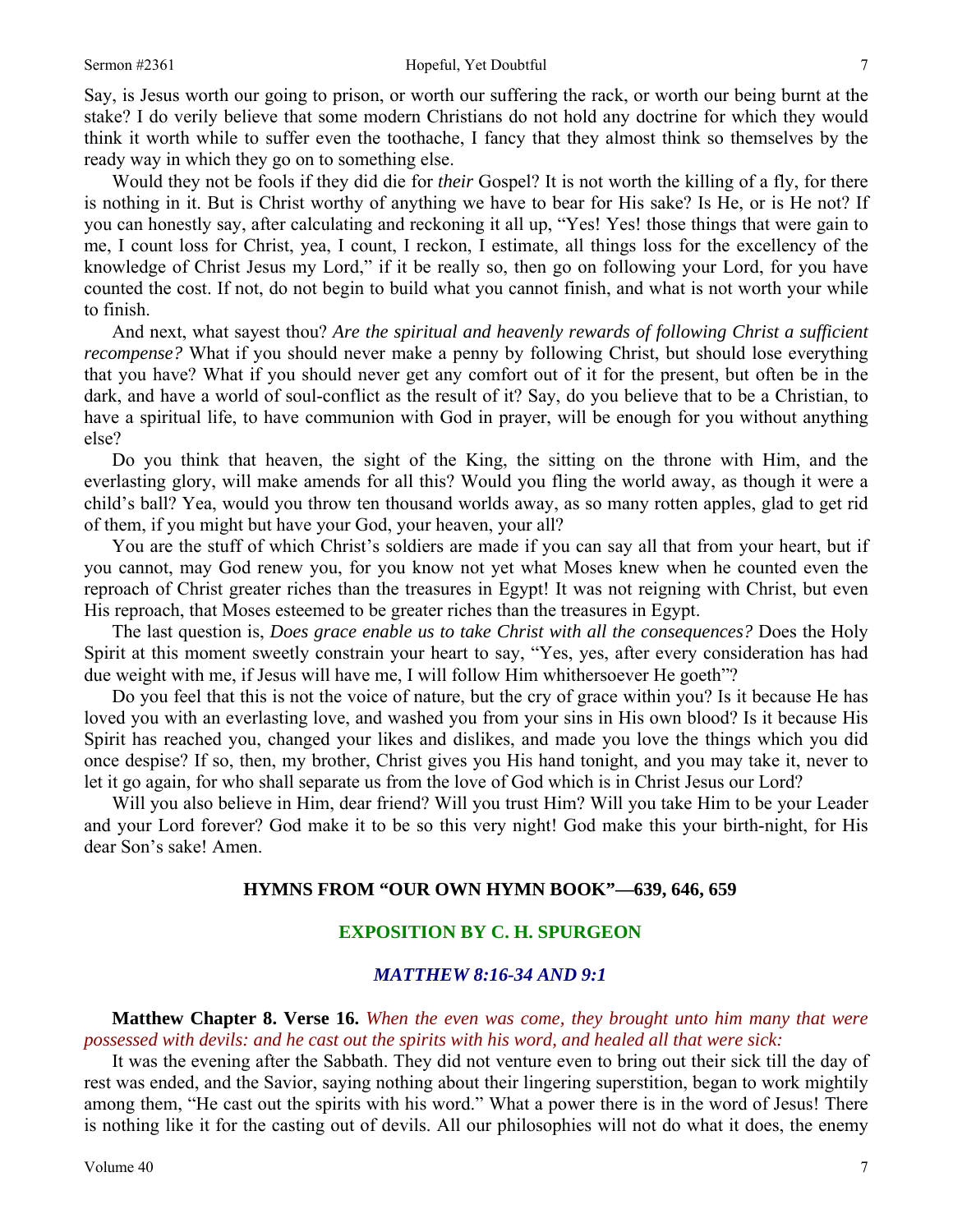will say, "Jesus I know, and Paul I know, but who are ye?" "He cast out the spirits with his word, and healed all that were sick."

**17.** *That it might be fulfilled which was spoken by Esaias the prophet, saying, Himself took our infirmities, and bare our sicknesses.* 

It does not look like a fulfillment, except upon the wondrous principle of the power of substitution. Jesus takes the sickness, and therefore He removes it from us. He heals our infirmities because He took them upon Himself. Is it so, do you think, that every miracle of healing that Christ wrought took something out of Him?

We remember that when the woman with the issue of blood was cured by touching His garment, Jesus said, "I perceive that virtue is gone out of me." Was it so that He suffered while He was thus relieving the suffering? It was the joy of His heart to bless mankind, but every blessing that He gave was very costly to Him. I think that truth lies embedded in the evangelist's declaration.

**18.** *Now when Jesus saw great multitudes about him, he gave commandment to depart unto the other side.* 

This again looks like a *non sequitur*. You and I would have said, "If there are great multitudes about us, let us speak to them while we are here." But then again you see, we may not always judge by the apparent usefulness of the present moment, we have to consider the rest of our career. Our Savior knew that the governors of the country were very jealous, and that if people came together in large numbers, they might suspect insurrections and revolutions, and they would be there with their troops, and many innocent folk might be slain, and speaking after the manner of men, His work of usefulness might be quickly brought to an end. Therefore, when He saw the great multitudes, He judged it wise to go elsewhere.

Besides, He was no lover of popularity, He looked upon it as a shadow which necessarily followed Him, rather than as a thing to be sought after. This He showed in the intense humility of His spirit, and in that love of solitude which was so natural to one who walked in continual fellowship with God. Sometimes we shall really do more by apparently for the moment doing less.

**19-20.** *And a certain scribe came, and said unto him, Master, I will follow thee whithersoever thou goest. And Jesus saith to him, The foxes have holes, and the birds of the air have nests; but the Son of man hath not where to lay his head.* 

We hear no more of this man. Our Savior's faithfulness probably dismissed Him.

**21.** *And another of his disciples said unto him, Lord, suffer me first to go and bury my father.* 

Now this man was a disciple, mark you, and according to Luke, the Lord had said to him, "Follow me," yet he urged this plea, "Suffer me first to go and bury my father."

**22.** *But Jesus said unto him, Follow me; and let the dead bury their dead.* 

Nothing, not even the duties of filial love, must be allowed to come in conflict with the command of Christ, "Follow me." I take it that this is not so much a word to the common disciple as to a disciple called out to a special ministry, "Your ministry is to be your first, your main, your only occupation. 'Follow me: and let the dead bury their dead.' Let the politicians attend to the politics, let the reformers see to the reforms, but as for you, keep to your own work and follow Me."

When God's ministers come to this point, that they have to win souls, and that this is their only business, then souls will be won. There are plenty of dead people to bury the dead, there are plenty of moral people to see after the ordinary affairs of morality. As for us, let us follow Christ, and keep to our one business.

**23.** *And when he was entered into a ship, his disciples followed him.* 

He went first, and they followed afterwards. If the ship be the type of the church, then Christ is the first on board, He is the Captain, and the disciples make up the crew, "His disciples followed him."

**24.** *And, behold, there arose a great tempest in the sea, insomuch that the ship was covered with the waves: but he was asleep.*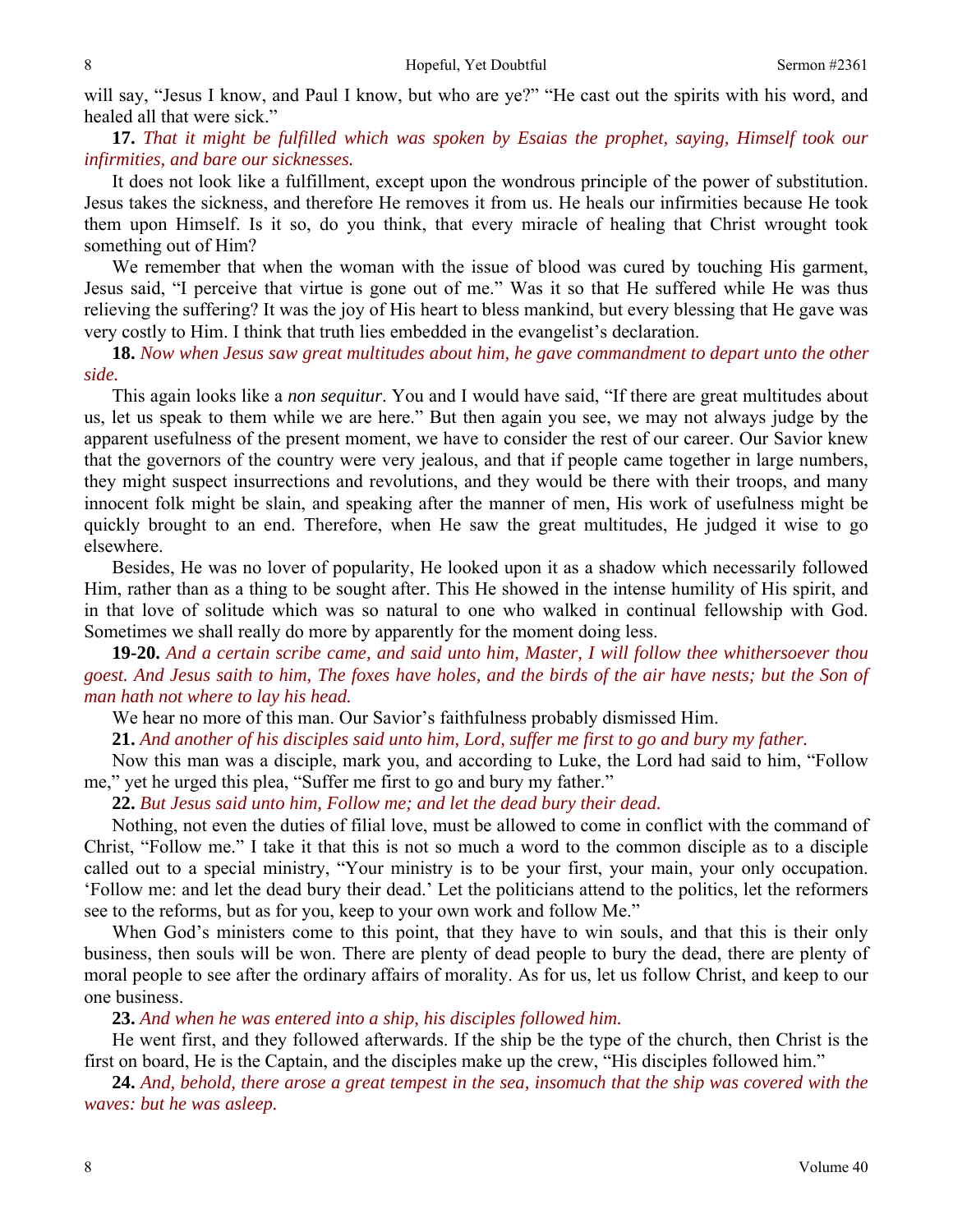#### Sermon #2361 **Hopeful, Yet Doubtful** 9

What! a tempest where Christ is? Yes, it is generally so. If all seems very calm, you may question whether Christ is there, but when He goes into the ship and His disciples follow Him, it is not remarkable that the devil comes after Him. "The ship was covered with the waves." That sea of Galilee lies very deep indeed, and it is surrounded by lofty crags and yawning chasms that act like funnels to the wind, so that to this day it is very dangerous for those who are on it in a boat.

"The ship was covered with the waves: but he was asleep." Here is the weakness of humanity, and here is, also, the strength of faith. Jesus went to sleep because that boat was in His Father's hands, and He would take care of it. "He was asleep." Sometimes the best thing that we can do is to go to bed. You are worrying and troubling yourself, and you can do nothing, go to sleep, brother. It is the climax of faith to be able to shake off all care and to feel, "If the Lord cares for me, why should I not sleep?"

Remember what Alexander the Great said of his friend Parmenio, "Alexander may sleep, for Parmenio watches," and surely we, who have a far greater Friend than Parmenio, can say at any time, "We may sleep, for God watches." "He was asleep." To sleep was the best thing that Jesus could do to renew His bodily energies, and to prepare Himself for the time when His efforts would be needed for the deliverance of His disciples from danger.

# **25-26.** *And his disciples came to him, and awoke him, saying, Lord, save us: we perish. And he saith unto them, Why are ye fearful, O ye of little faith?*

The disciples might have answered, "Lord, how can you ask us why we are fearful? The ship is covered with waves, the sea threatens to swallow it and all of us up." Still, they might have thought, "If Christ is on board the ship, will He allow it to sink? Can He be drowned? We carry Christ and all His fortunes, is not our vessel thus insured beyond all risk? He may well say to us, 'Why are ye fearful, O ye of little faith?"

## **26.** *Then he arose, and rebuked the winds and the sea; and there was a great calm.*

"A great calm." No ordinary stillness of the sea, but it was a great calm, as the tempest had been great which had preceded it. What! and all on a sudden too? Storms sob themselves to sleep through lengthened intervals of fretfulness, but when Jesus gives the word of command, the storm is gone at once. "There was a great calm."

# **27.** *But the men marveled, saying, What manner of man is this, that even the winds and the sea obey him!*

They did not know their Lord yet, nor do we. Perhaps we have to go to sea to learn more of Him, I mean that troubles and trials of a greater sort than we have known before may yet have to come to be our schoolmasters to teach us who Jesus is. "They that go down to the sea in ships, that do business in great waters, these see the works of the Lord, and His wonders in the deep." You landsmen are thankful for your quiet, but you do not see so much of Jesus as others of His disciples do, you must go to sea to be able to cry, "What manner of man is this?"

**28-29.** *And when he was come to the other side into the country of the Gergesenes, there met him two possessed with devils, coming out of the tombs, exceeding fierce, so that no man might pass by that way. And, behold, they cried out, saying, What have we to do with thee, Jesus, thou Son of God? art thou come hither to torment us before the time?* 

They know that there is a time when He will judge them, and when their torment will begin. Say what you please, sin in men or devils will be followed with torment, with sorrow indescribable, unutterable, and these devils knew it, and they were obliged to confess the truth. They were afraid lest Jesus had come to inflict upon them the penalty of their evil deeds before that last great day.

**30.** *And there was a good way off from them an herd of many swine feeding.* 

The owners of these animals had no business to have any swine there, swine were forbidden in that holy country, and they should not have been kept there.

**31.** *So the devils besought him, saying, If thou cast us out, suffer us to go away into the herd of swine.*